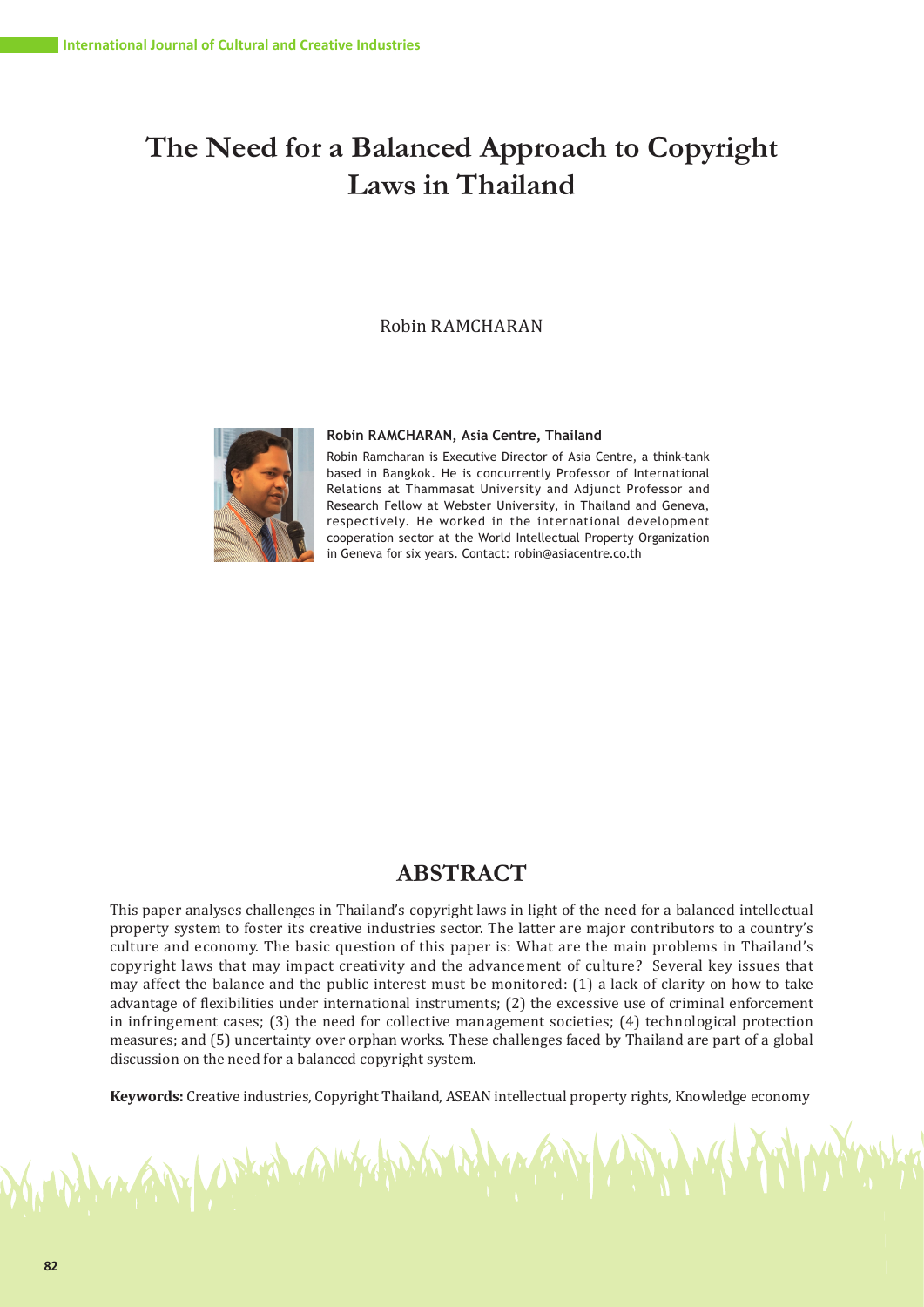# **1. INTRODUCTION**

In the contemporary, globalizing knowledgebased economy (KBE) a balanced international intellectual property rights regime is necessary for incentivizing innovation in creative industries, which are major contributors to a country's culture and economy. Whereas copyright law seeks, in principle, to ensure that authors can benefit from their creations while ensuring that the public's interest in these creations are protected, there is concern over the extent to which copyright standards have become too protective of rights holders, to the detriment of the public interest and hence to the fundamental goal of encouraging further creativity.

In contemporary KBEs, in which intellectual property assets are a key feature, creative industries comprise an increasing percentage of their gross domestic product (GDP). This is borne out in studies around the world over the past 15 years, including in Southeast Asia. There is a broad discussion on the components of creative industries sectors and their contributions to the overall economic welfare of countries (Kenan Institute Asia, 2009). Southeast Asia countries are fast becoming KBEs, with creative industries comprising a major part of the overall economy and the work force in certain countries. A report on Thailand with WIPO's assistance noted that export revenue from copyright industries totaled US\$5.23 billion by 2000 (WIPO, 2015). The 2009 study on Thailand noted that 12 per cent of Thailand's GDP was from the creative industries sector and that the government intended to increase this to 20 per cent by 2012 (Kenan Institute, 2009). The Thai government has promoted creative industries and the development of a more creative economy "as the keys to Thailand's efforts to move beyond low and middle-level manufacturing and agriculture towards higher-value-added activities" (Ibid., p. 1).

This paper examines the role balanced copyright laws play in incentivizing creativity while

providing public interest limitations. Specific debates in copyright law in the Internet-age related to the loss of balance and the expansion of the scope and the duration of protection of copyright are addressed. In addition, a key concern is the diminishment of the traditional latitude to tailor laws to the local circumstances by the imposition of higher international copyright standards – beyond WTO minimum standards - through bi-lateral free trade arrangements in particular. It then examines copyright laws in Thailand and challenges related to creating a balanced legal system that serves to advance creative industries.

This paper explores the contours of these concerns and performs a preliminary assessment of the challenges to the copyright system in Thailand in relation to promoting creativity in Thailand. It addresses a gap in the literature on creating a balanced copyright system in Thailand. Generally, there are few works on intellectual property rights in Asia (see Antons, 2017; Goldstein & Straus, 2009; and Heath, 2002). This paper thus analyses key policy and legal instruments on copyright at the international and national levels in order to identify challenges to a balanced copyright system and the creative sector in Thailand.

# **2. INTELLECTUAL PROPERTY AND THE CREATIVE INDUSTRIES**

Fundamental assets in the creative industries are the intellectual assets that are expressed in various forms. Intellectual property protection therefore plays an important role in incentivizing or obstructing creativity and in national development.

IP refers to creations of the mind, knowledge that can be transferred without loss of information to the inventor. IP is divided into copyright and related rights and industrial property (patents, trademarks and geographical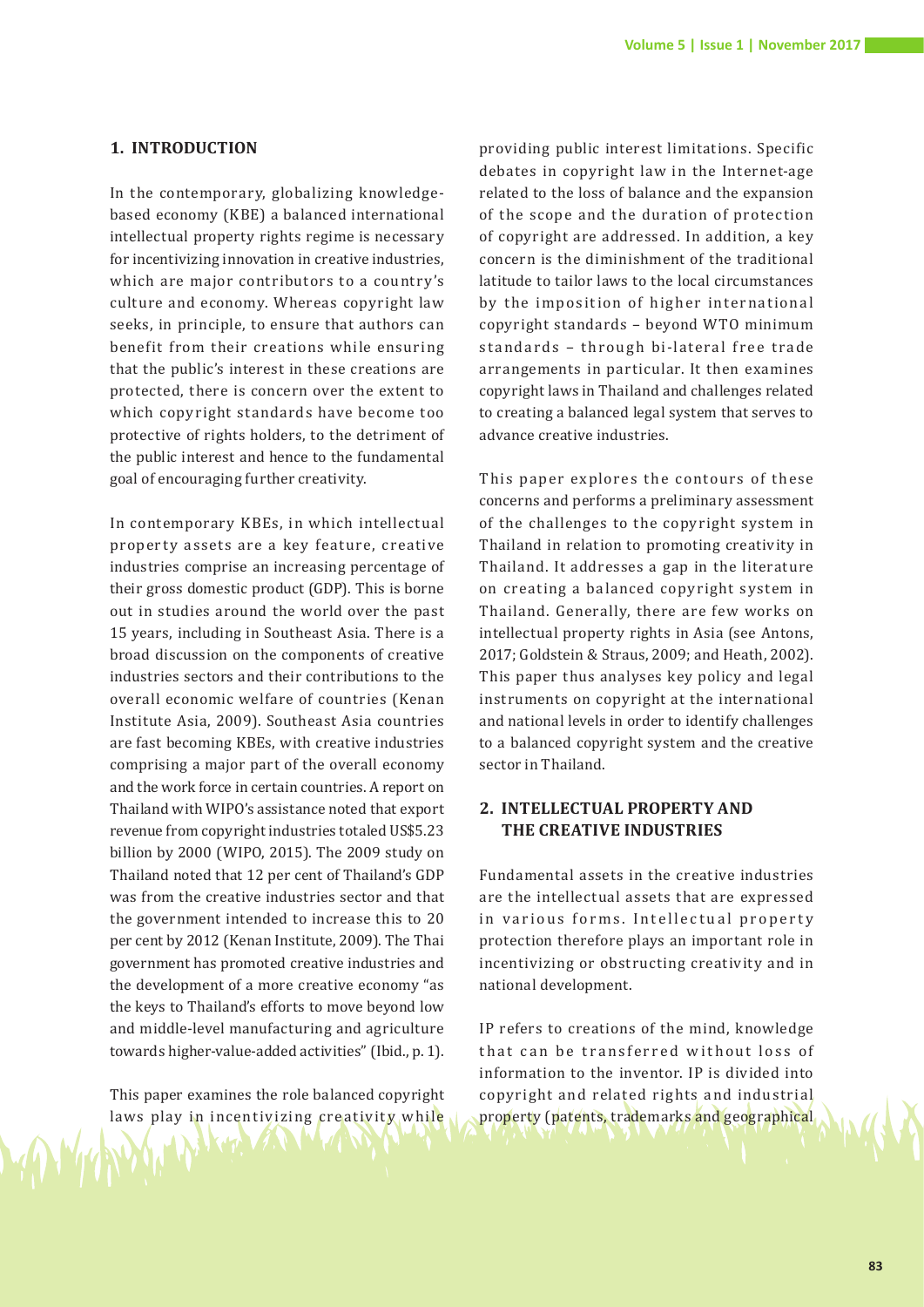indications). Sui generis IP regimes exist for specific types of technologies, such as plant varieties or the emerging regime for traditional knowledge, genetic resources and folklore. The WIPO Convention that created the organization in 1967 provides a list of the types of intellectual property in Article 2 (viii). It states that "intellectual property" shall include the rights relating to: literary, artistic and scientific works; performances of performing artists, phonograms, and broadcasts; inventions in all fields of human endeavor; scientific discoveries; industrial designs; trademarks, service marks, and commercial names and designations; protection against unfair competition; and all other rights resulting from intellectual activity in the industrial, scientific, literary or artistic fields (WIPO Convention, 1967).

Statutory intellectual property rights represent a public intervention in the free market of ideas and their physical expressions. It is justified on the ground that 'free riding' may occur to the detriment of creators and inventors. This would discourage innovation and be contrary to other public interests such as freedom of expression, access to information, education, the advancement of culture and technological innovation. It is fair to note that creativity and innovation has taken place outside of IP frameworks for much of history. IP rights in no way prohibit the free dissemination of knowledge by creators. In such instances, copyright is retained – moral rights – to knowledge freely distributed. Moreover, creators, in academia for example, have generated many creative works despite lower returns from creative income as compared to other sources of income such as salaries.

In today's KBE, however, there is great demand for the protection of information assets from unethical and illegal exploitation by potential free riders. The challenges are compounded by the Internet, which enables copying, misuse, and misappropriation on an unprecedented scale. The latter challenges are especially acute

in the area of copyright<sup>1</sup> as copyrighted works are easily reproduced (in multiple forms), and disseminated at the 'click of a mouse'. The scale, rapidity, and geographic scope of contemporary misappropriation are a major challenge to right holders. Thailand, for example, was in the past seen as a haven for piracy and misappropriation. This affected not only foreign rights owners but also local ones, a situation that is familiar all over the world.

As WIPO has noted on the occasion of an international conference on IP and the creative industries, "In order to nurture and manage creativity, creators and creative enterprises – those engaged in the commercial exploitation of Intellectual Property-based works, i.e. books, film, and music – must count on a balanced Intellectual Property (IP) system" (WIPO, 2007). The elements of the creative industries in Thailand of concern to the discussion in this paper are those that are impacted by copyright, namely, printing and publishing, motion picture production, movie theatre, radio, television and related services and information technology (WIPO, 2015).

A creative environment requires an effective copyright regime which protects author's rights but allows for easy circulation of information and the enjoyment of the fruits of creativity. Copyright laws across the world and in Thailand attempt to chart a fine balance between protection of authors' rights and the need to protect the public interest. Recall the justifications for limitations on the rights of copyright holders as documented by Martin Senftleben (2007). Limitations encompass instances where a work may be used without authorization and payment of remuneration. They also include non-voluntary licenses, both statutory and compulsory.

# **3. LIMITING COPYRIGHT PROTECTION IN THE PUBLIC INTEREST**

Copyright limitations rest primarily on the defense of fundamental rights and freedoms,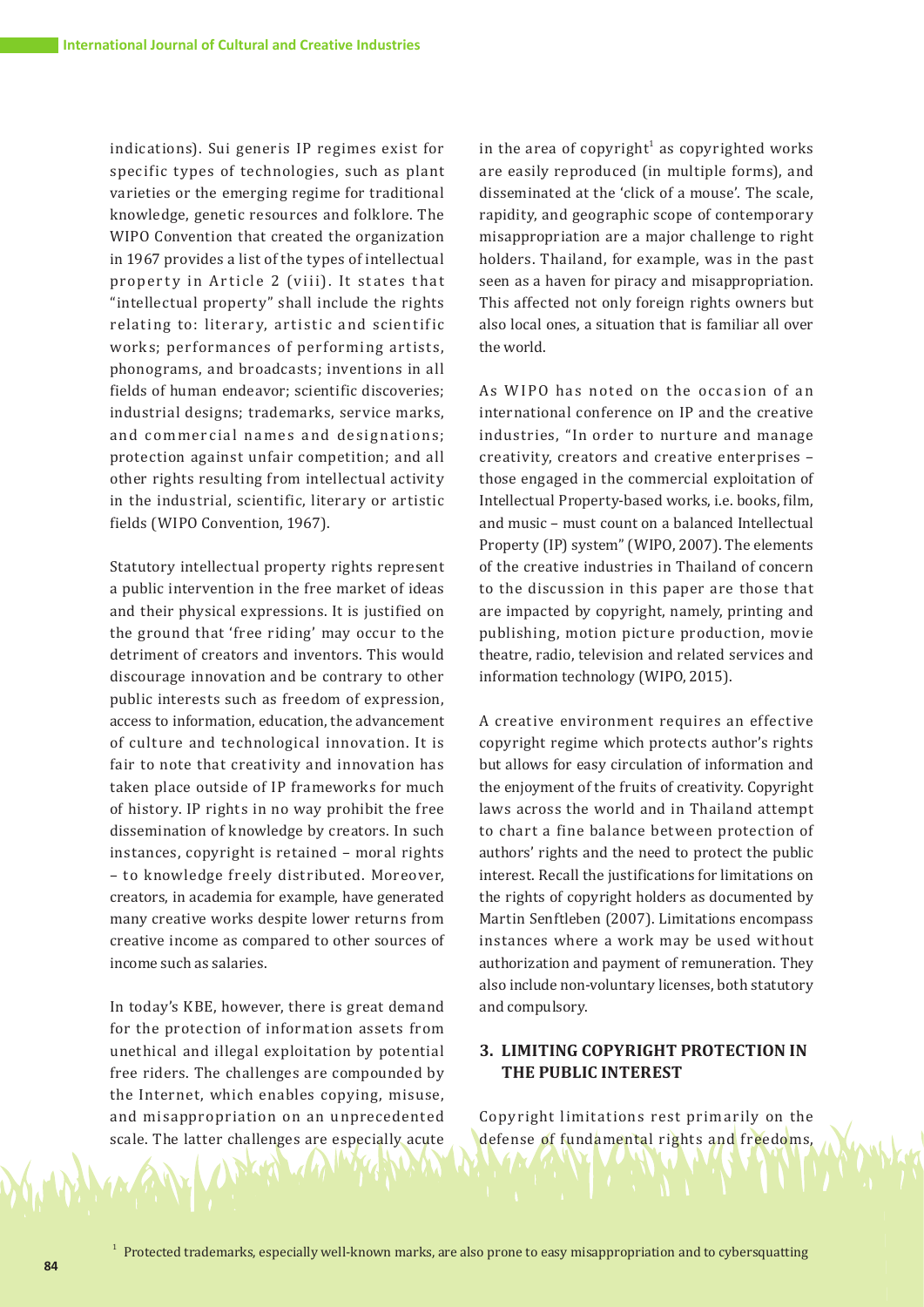such as the guarantee of freedom of expression, including the right to receive information, and the right to privacy. Disseminating information to the public is a corollary to the right of freedom of expression. Already in 1883, at the time of the conclusion of the Berne convention it was noted by the president of the diplomatic conference, that "limitations on absolute protection are dictated…. by the public interest" (Senftleben, 2007, p.23). Senftleben recalls Numa Droz, who presided over the conclusion of the Berne Convention and cautioned then that an ever-growing need for mass instruction could not be met if there were reservation of certain production facilities, which at the same time should not degenerate into abuses. Limitations enable, for example, freedom of religion and for the state to carry on its legislative function unhindered by copyright.

#### **3.1 Freedom of Expression**

Freedom of expression is guaranteed by Article 19 of the Universal Declaration of Human Rights. Thailand is party to ASEAN's Declaration of Human Rights, which has accepted the rights under the UDHR. Elsewhere, the European Court of Human Rights has noted eloquently that this right "constitutes one of the essential foundations of a (democratic) society, one of the basic conditions for its progress and for the development of every man" (Senftleben, 2007, p.24). Freedom to seek and receive information must be guaranteed. These are essential components of forming an opinion. On the other hand, freedom to impart information must be guaranteed. It has been noted that a society with no public domain is a society in which freedom of speech exists only in relation to owned intellectual components. Strengthening of author's rights entails potentially barring members of society from using or communicating information under certain circumstances.

Copyright must contribute to the exchange of diverse ideas and perceptions of the world. Expansion of copyright – which means enclosing the public domain – may serve this function if it also encourages the activities of small producers.

However, concentration among commercial producers may stifle cultural diversity rather than foster it. Freedom of authors to build upon the ideas of predecessors, as long as the latter's' selection and arrangement is not copied wholesale, ensures that the creative process remains possible and that free speech is not unduly curtailed. This is why ideas per se are not copyrighted, only the expressions of ideas.

Stronger protection of copyright per se may not be detrimental to freedom of expression provided that appropriate limitations are in place. Privileges in favor of a free press epitomize this. Where even the expressive core of an idea is required to inform the public properly Article 10bis (2) of the Berne Convention allows the free use of literary or artistic works seen or heard in the course of a current event for the purpose of reporting the event. Article 2bis(2) of Berne also allows for lectures, addresses and other works of the same nature which are delivered in public to be freely reproduced by the press, broadcast and communicated to the public. Article 2bis(1) of Berne excludes political speeches and speeches delivered in the course of legal proceedings from the protection granted by the Berne Convention.

#### **3.2 Dissemination of Information**

Limitations help society to benefit from information contained in works of intellect. This has led to privileges for libraries and archives, for example. Work continues in WIPO's SCCR on international instruments regarding limitations and exceptions for libraries (Crews, 2017). In the contemporary Internet age, Senftleben argued, copyright law was likely to be a means to ensure the just distribution of information resources. Depriving segments of the population of information would lead to the problem of a 'digital divide' of society that might have serious social and political consequences (Senftleben, 2007).

Personal use limitations were already provided for and serve this public policy imperative. However, the traditional "market failure"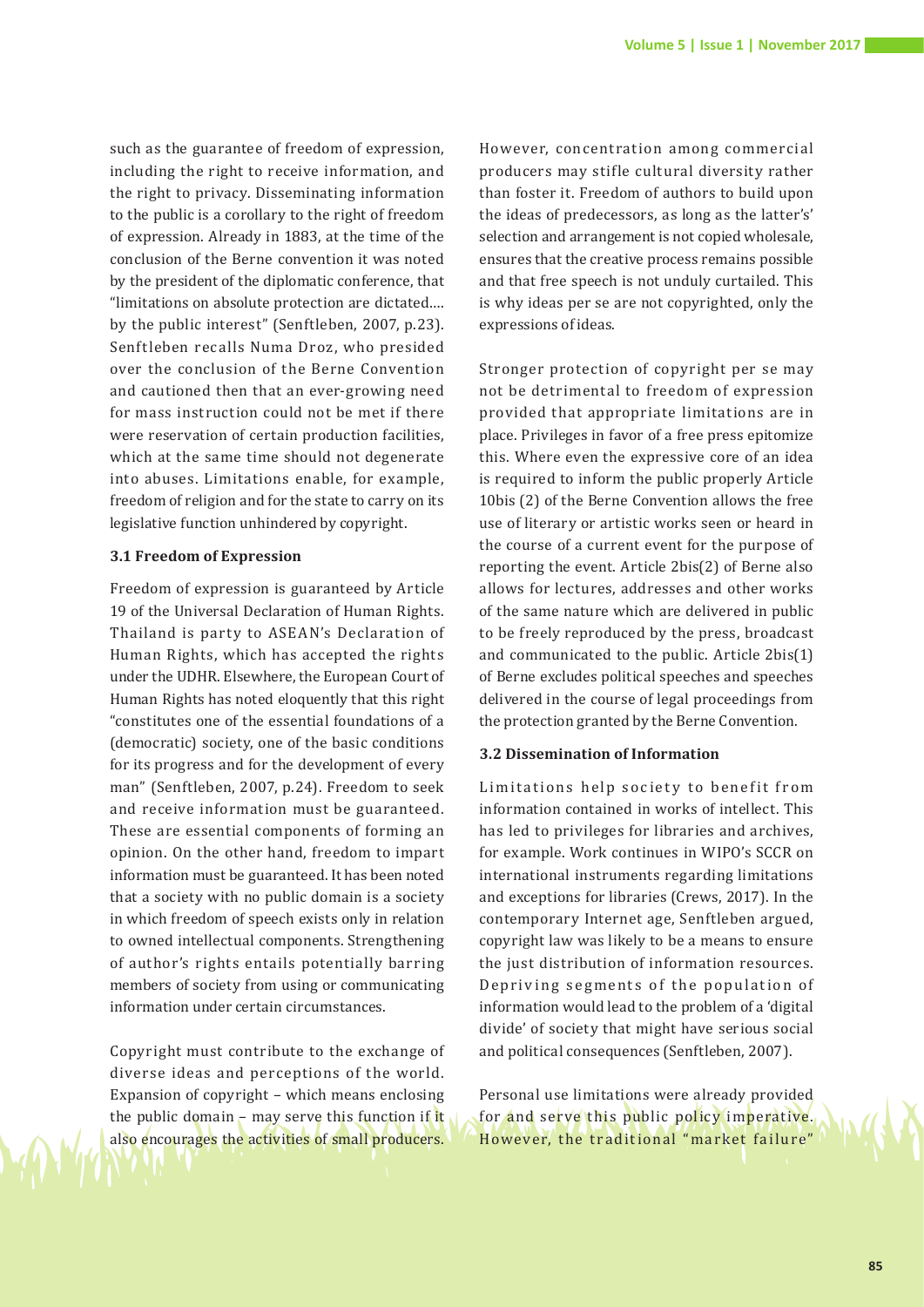justifications for personal use privileges are no longer plausible with the advent of technological capacity to track who is using a work in the digital environment. Therefore the public imperative of dissemination of information is a better basis for the personal use limitation. Senftleben notes that "unrestrained access to information literary and artistic products enables individuals to participate in the intellectual life of society" (Senftleben, 2007).

# **3.3 The Right to Privacy**

The right to privacy protects individuals from intrusion of copyright holders into the intimacy of the private sphere of each individual. Personal use and enjoyment of intellectual works are not subject to control by holders of exclusive rights, as long as there is not profit motive in the use of the work. The private use exception, which has traditionally had little impact on the enjoyment of the exclusive right, is provided for in relation to the *public* performances and recitals, $\lambda^2$  and the right of reproduction. With respect to private copying the right of privacy may be invoked. In the digital environment, this justification is on the defensive given the ability to follow consumption patterns and on-line behavior of individuals (Senftleben, 2007).

## **3.4 The Democratic Function of Copyright**

It has been argued that "unbridled" copyright protection must be subjected to state involvement insofar as it fulfils a democracy enhancing function. By limiting the scope of the proprietary entitlement, copyright constrains owner control over expressions and must seek to ensure possibilities for critical exchange and diverse reformulation of previous works (Senftleben, 2007).

Stronger copyright protection in the digital age, along with contract law and technological measures have sought to counter an imbalance, namely the ability of users to take advantage of digital technology to access and use copyrighted material in line with the private use privilege. The

TRIPS Agreement, the WIPO Copyright Treaty and the WIPO Performances and Phonograms Treaty have sought to address this imbalance in the digital era.

As copyright systems around the world seek to conform to international standards they must pay heed to available flexibilities, such as the threestep test provided for in various treaties, notably the TRIPS agreement of the WTO. We shall return to this below.

# **4. THAILAND'S COPYRIGHT FRAMEWORK**

Thailand's copyright system, available on the WIPO Lex database, has been upgraded over the past two decades to conform, largely, to international standards (WIPO Lex, 2017). It has also sought to take advantage of flexibilities permitted by those standards.

Thailand's copyright laws provides for the protection of expressions of ideas by creators, not the ideas themselves. The protection of creators in Thailand, as elsewhere, is served by the following elements, which reflects international standards. The rights granted include both economic rights (reproduction, distribution, dissemination, adaptation, translation, etc.) in the common-law tradition and moral rights (to authorship) in the French, civil law tradition. Thailand's laws reflect this general framework that is found in international instruments such as the Berne Convention of 1883 (as amended in1971) and incorporated in the 1994 TRIPS Agreement of the WTO, as well as in the WIPO Copyright Treaty (1996) and the WIPO Performances and Phonograms Treaty (1996).

#### **4.1 Subject Matter for Protection**

The Thai Copyright Act, BE 2537 (1994) defines copyright in Article 6 as "a work of authorship in the form of a literary, dramatic, artistic, musical, audiovisual, cinematographic, sound recording, sound and video broadcasting work or any other work in the literary, scientific or artistic field whatever the mode or form of its expression".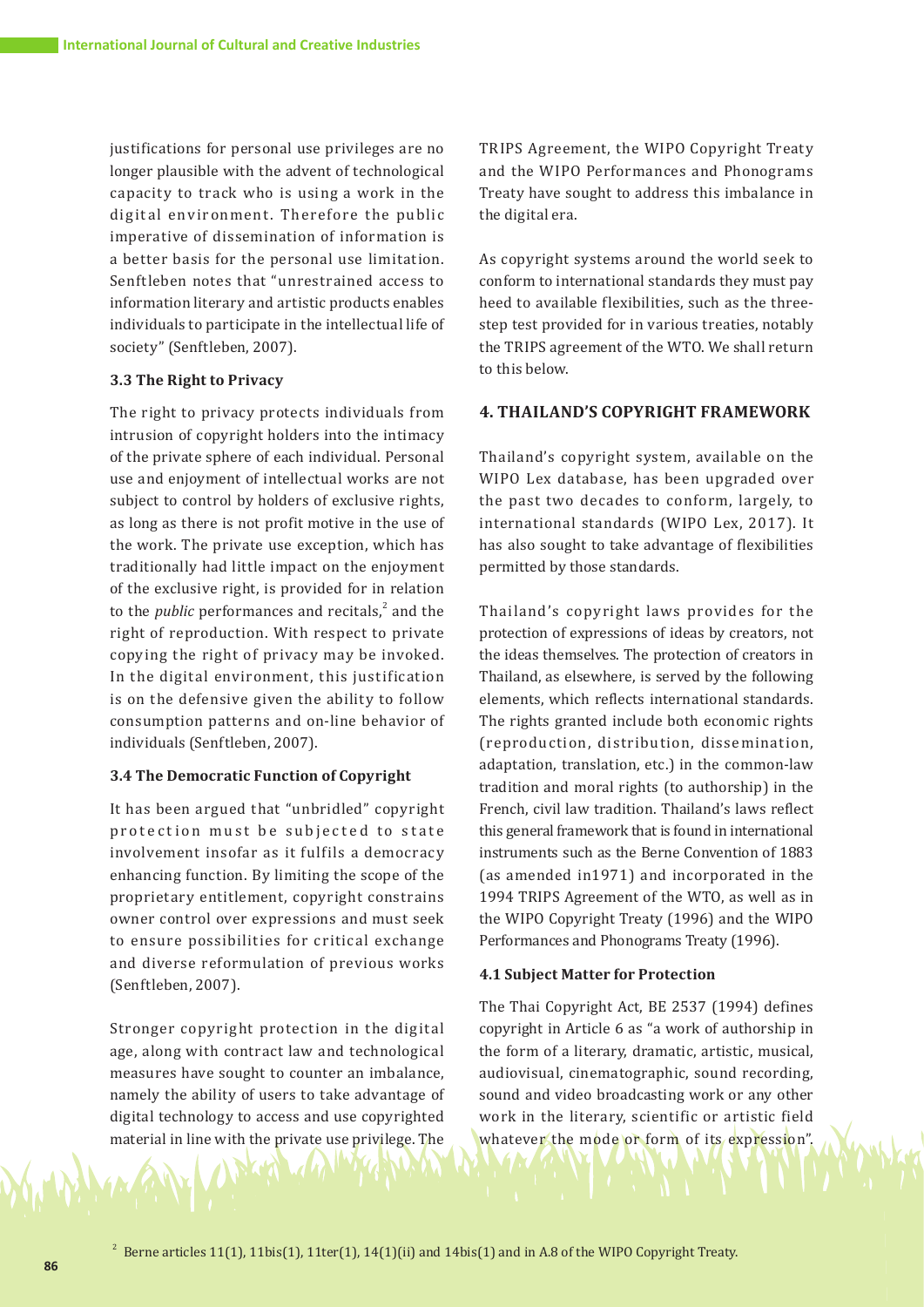Copyright arises upon fixation of an idea in some form. Copyright does not extend to "to ideas or procedures, processes or systems or methods of use or operation or concepts, principles, discoveries or scientific or mathematical theories.

Exclusions from copyright are stipulated in Article 7 of the Thai Copyright Act: (1) News of the day and facts having the character of mere information, not being works in the literary, scientific or artistic fields; (2) The constitution and legislation; (3) Regulations, bylaws, notifications, orders, explanations and official correspondence of the Ministries, Departments or any other government or local units; (4) Judicial decisions, orders, decisions and official reports; (5) Translations and collections of the materials referred to in items (1) to (4), made by the Ministries, Departments or any other government or local units.

# **4.2 Principles: Territoriality and National Treatment for Foreign Firms**

Thailand decides whether to grant IP rights to its nationals and to foreigners. The Copyright Act BE 2537 also provides in Section 8 for national treatment, a principle which provides for equal protection in Thailand of foreign authors. It states:

*(1) In the case of an unpublished work, the author must be a Thai national or reside in Thailand or be a national of or reside in a country which is party to the convention for the protection of copyright to which Thailand is party provided that residence must be permanent or that most of the time must be spent on the creation of the work. In the case of a published work, first publication must have been made in Thailand or in a country which is party to the convention for the protection of copyright to which Thailand is a party or in the case of first publication made outside Thailand or in a country which is not party to the convention for the protection of copyright to which Thailand is a party, publication of the work must subsequently be made in Thailand or in a country party to the convention for the protection of copyright* 

*to which Thailand is party within 30 days as from the first publication, or the author must be eligible as prescribed in item (1) at the time of first publication.*

IP rights are territorial, meaning that each country decides independently whether to award protection to creators. International treaties provide common norms and processes for acquiring IP rights, though there are attempts to harmonize laws that are discussed in the final part of this essay.

#### **4.3 Economic and Moral Rights**

Copyright arises upon fixation of an original work. Economic rights enjoyed by authors are stipulated in Section 15 and include the exclusive rights of: (1) reproduction or adaptation; (2) communication to the public; (3) rental of the original or the copies of a computer program, an audiovisual work, a cinematographic work and sound recordings (which was added to Copyright act of 1994); (4) assigning benefits accruing from copyright to other persons; (5) licensing the rights mentioned in items (1), (2) or (3), with or without conditions, provided that such conditions shall not unfairly restrict competition.

Where a work is assigned under the Act, Section 18 entitles the author of a copyright "to identify himself as the author and to prohibit the assignee or any person from distorting, shortening, adapting or doing anything detrimental to the work to the extent that such act would cause damage to the reputation or dignity of the author". Amendments to the copyright in  $2014^3$  provided for recognition of moral rights of performers in addition to the economic rights provided by law. According to Section 51/1, a performer has the right to identify himself or herself as the performer of his or her performances and to prevent his or her assignee or any other person from any modification of his or her performances that would be prejudicial to his or her reputation or dignity.

#### **4.4 Scope of Protection**

Early on, Thai law protected only novels and poems as of 1892 (Sorg, 2009). The Copyright Act, BE 2537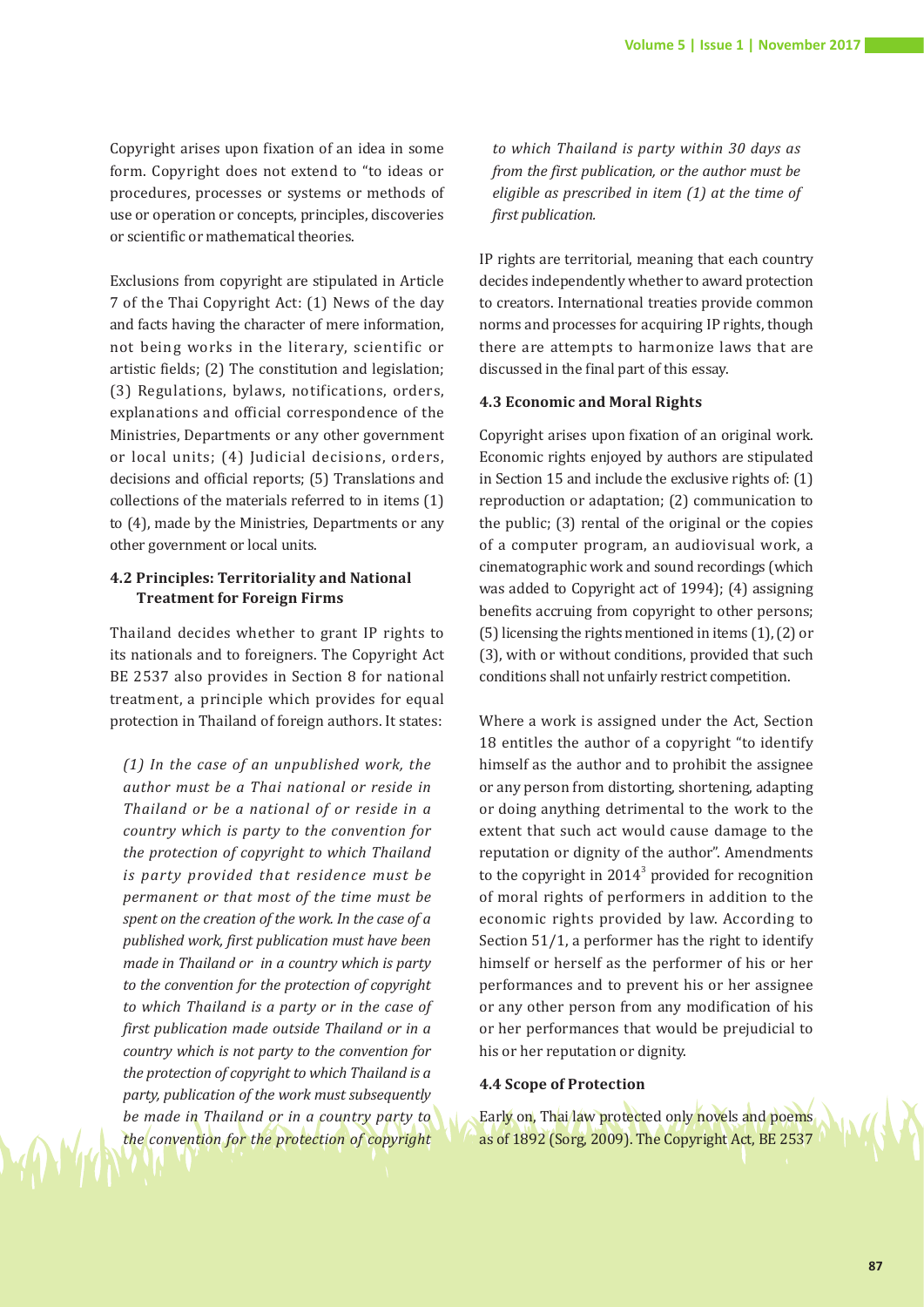(1994) brought Thai law in line with international standards after Thailand joined the WTO in 1995. The range of "works" that are afforded protection is defined in Section 4 the Copyright Act, BE 2537. These include: Literary works, computer programs, dramatic works, artistic works, musical works, audiovisual works, cinematographic works, sound recording and broadcasting works (see Table 1 for the definition of each type of work). Databases and computer programs are protected as literary works.

# **4.5 Duration of Protection**

The term of copyright protection subsists, as per Section 19, for the lifetime of the author and for 50 years after his or her death. Section 19 also stipulates that:

*In the case of a work of joint authorship, copyright shall subsist for the lifetime of the joint authors and for 50 years after the death of the last surviving joint author. If the author or all* 

|    | No. Type of work          | <b>Definition</b>                                                                                                                                                |
|----|---------------------------|------------------------------------------------------------------------------------------------------------------------------------------------------------------|
| 1. | Literary works            | Any kind of literary work such as books, pamphlets, writings, printed matter, lectures,                                                                          |
| 2. | Computer programs         | sermons, addresses, speeches, including computer programs<br>instructions, a set of instructions or anything which is used with a computer to make the           |
| 3. | Dramatic works            | computer work or to generate a result no matter what the computer language is<br>a work of choreography, dancing, acting or performance in dramatic arrangement, |
| 4. |                           | including pantomime<br>A work of one or more of the following descriptions:                                                                                      |
|    |                           | (1) work of painting or drawing, which means a creation of configuration consisting of                                                                           |
|    |                           | lines, light, colors or any other element, or the composition thereof, upon one or more<br>materials;                                                            |
|    |                           | (2) work of sculpture, which means a creation of configuration with tangible volume;                                                                             |
|    |                           | (3) work of lithography, which means a creation of pictures by printing process and                                                                              |
|    |                           | includes printing blocks or plates used in the printing;                                                                                                         |
|    |                           | (4) work of architecture, which means a design of buildings or constructions, a design of                                                                        |
|    |                           | interior or exterior decoration as well as a landscape design or a creation of a model of<br>buildings or constructions;                                         |
|    |                           | (5) photographic work, which means a creation of pictures with the use of image                                                                                  |
|    |                           | recording apparatus which allows the light to pass through a lens to a film or glass and                                                                         |
|    |                           | developed with liquid chemical of specific formula or by any process that creates a                                                                              |
|    |                           | picture or an image recorded by any other apparatus or method;                                                                                                   |
|    |                           | (6) work of illustration, which means a map, structure, sketch or three-dimensional work                                                                         |
|    |                           | with respect to geography, topography or science;                                                                                                                |
|    |                           | (7) work of applied art, which means a work which takes each or a composition of the                                                                             |
|    |                           | works mentioned in items (1) to (6) for utility apart from the appreciation in the merit                                                                         |
|    |                           | of the work such as for practical use of such work, decorating materials or appliances or                                                                        |
|    |                           | using for commercial benefit, whether with or without artistic merit, and shall include                                                                          |
|    |                           | photographs and plans of such works".                                                                                                                            |
| 5. | Musical works             | A work which is composed for playing or singing whether with rhythm and lyrics or                                                                                |
|    |                           | rhythm only, including arranged and transcribed musical notes or musical diagrams                                                                                |
| 6. | Audiovisual works         | A work which consists of a sequence of visual images recorded on any kind of medium                                                                              |
|    |                           | and which is capable of being replayed with equipment suitable for such medium,                                                                                  |
|    |                           | including the sound track of such work                                                                                                                           |
| 7. | Cinematographic           | An audiovisual work which consists of a sequence of visual images which can be                                                                                   |
|    | works                     | continuously shown as moving pictures or can be recorded on another medium so                                                                                    |
|    |                           | as to be continuously shown as moving pictures, including the sound track of such                                                                                |
|    |                           | cinematographic work, if any                                                                                                                                     |
| 8. | Sound recording           | A work which consists of a sequence of music, sounds of a performance or any other                                                                               |
|    |                           | sound recorded on any kind of medium and capable of being replayed with equipment                                                                                |
|    |                           | suitable for such medium, but not including the sound track of a cinematographic work                                                                            |
|    |                           | or other audiovisual work                                                                                                                                        |
| 9. | <b>Broadcasting works</b> | A work which is communicated to the public by means of radio broadcasting, sound or                                                                              |
|    |                           | video broadcasting on television or by any other similar means                                                                                                   |

**Table 1. Types of works under Thai Copyright Law**

Source: Section 4 the Copyright Act, BE 2537, Thailand (1994)

<sup>3</sup> WIPO Lex, Copyright Act (No. 3) B.E. 2558 (2015), WIPO Lex No. Th035 and Copyright Act (No. 2) B.E. 2558 (2015), WIPO Lex No. TH036. See Suebsiri Taweepon, "Ten key changes to the Copyright Act," Tilleke & Gibbins, Bangkok. May 2015. ManagingIP.com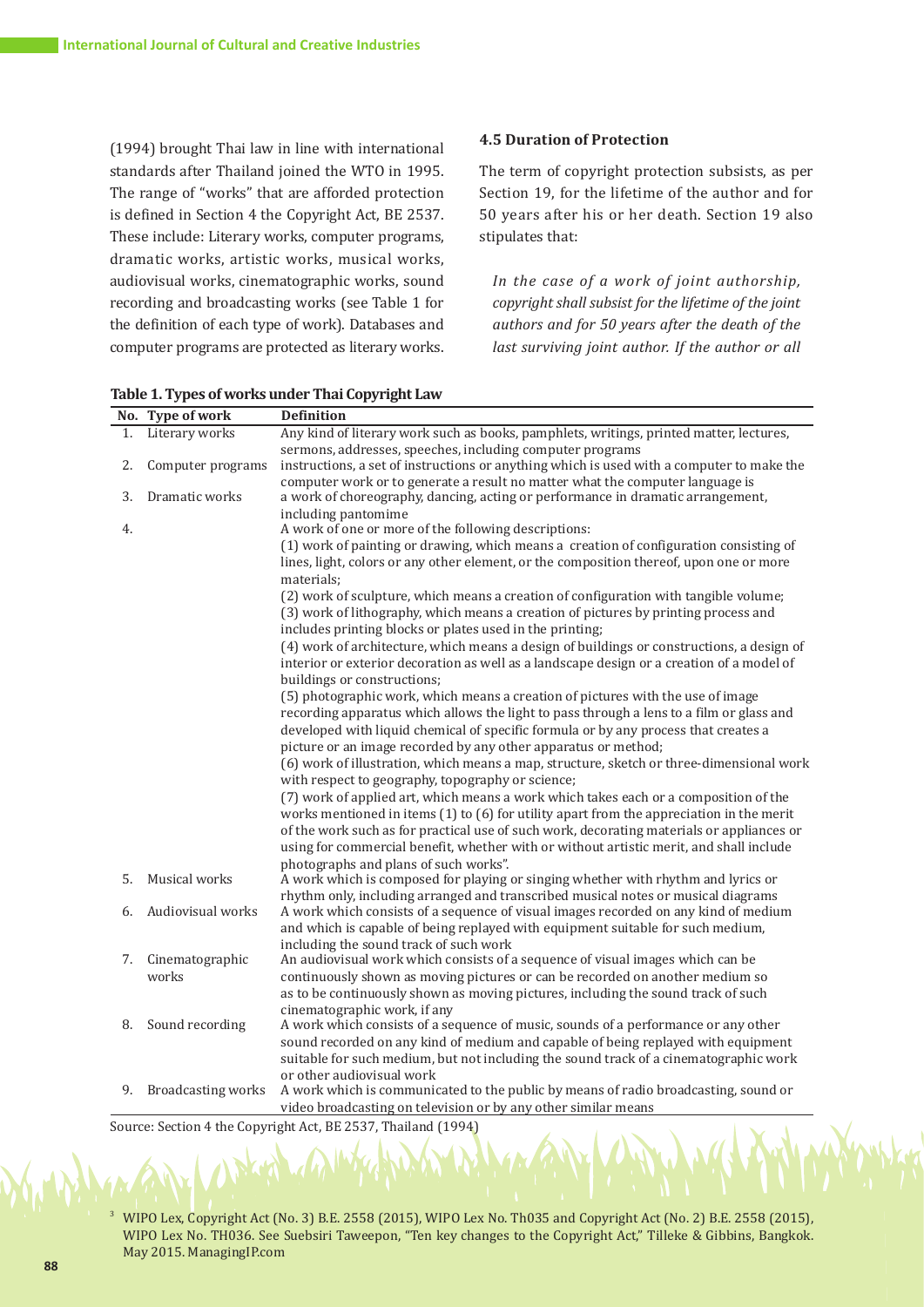*joint authors die prior to the publication of a work, copyright shall subsist for 50 years as from first publication of the work. Where the author is a legal person, copyright shall subsist for 50 years as from authorship; if the work is published during such period, the copyright shall subsist for 50 years as from first publication. Copyright subsists in various types of works as follows: Photographic, audiovisual, cinematographic, sound recording or audio and video broadcasting – 50 years as from first publication; Applied art – 25 years as from authorship; 50 years from first publication; Copyright in course of employment, instruction – 50 years from authorship and if published 50 years from first publication.*

#### **4.6 Enforcement: Infringement of Copyright**

The charge of infringement seeks to sanction unauthorized use of works. Infringement takes place when a copyrighted work is, without permission of the author, reproduced or adapted and/or communicated to the public. Section 27 stipulates that:

In relation to an audiovisual work, a *cinematographic work or a sound recording infringement also includes rental of the original or copies of a work without permission. (Section 28) Infringement of a sound and video broadcasting occurs when, without permission, (1) there is 'making' an audiovisual work, a cinematographic work, a sound recording or a sound and video broadcasting work in whole or in part; (2) there is rebroadcasting whether in whole or in part; (3) and making a sound and video broadcasting work to be heard or seen in public in return for the payment of money or other commercial benefit. (Section 29) In relation to computer programs infringement takes place when there is unauthorized reproduction, adaptation, communication to the public, or rental of the original or copies of the work. (Section 30) Anyone who knows or should have known that a work is made by infringing copyright also infringes copyright by committing any of the following*  *acts (Section 31): (1) selling, holding for sale, offering for sale, letting, offering for lease, selling by hire purchase or offering for hire purchase; (2) communication to the public; (3) distribution in a manner which may cause damage to the owner of copyright; (4) self-importation or importation on order into the Kingdom.* 

While civil remedies are provided for – copyright owners can seek civil protection for their losses or damages – the law also provides for criminal sanctions. Both imprisonment and monetary compensation may be imposed on those committing a crime. Maximum term for jail served is high as 4 years, while fining can be up to 800,000 Baht (approx. US\$20,000). The Thai National Police is engaged in enforcement of copyright along with other bodies.

In 2014, amendments introduced Preliminary injunctions against infringement of copyright in computer systems: Section 32/3 allows copyright owners to seek preliminary injunctive relief against the unauthorized distribution of copyright works in computer systems. If a copyright owner has evidence to believe that copyright infringement is taking place in the computer system of a service provider, he or she may file a motion the court for an order against the service provider to stop such infringement.

The 2014 amendments also provided for punitive damages under Section 64, paragraph 2. If there is clear evidence that copyright infringement or infringement of a performer's right is committed intentionally so that the copyright work or a performer's right can be widely accessed by the public, the court may award higher levels of damages but may not exceed double the amount. In addition, seizure and destruction of counterfeit goods was also introduced. Section 75 has been amended to allow the court to order that infringing materials be destroyed at the expense of the infringer. Previously, an owner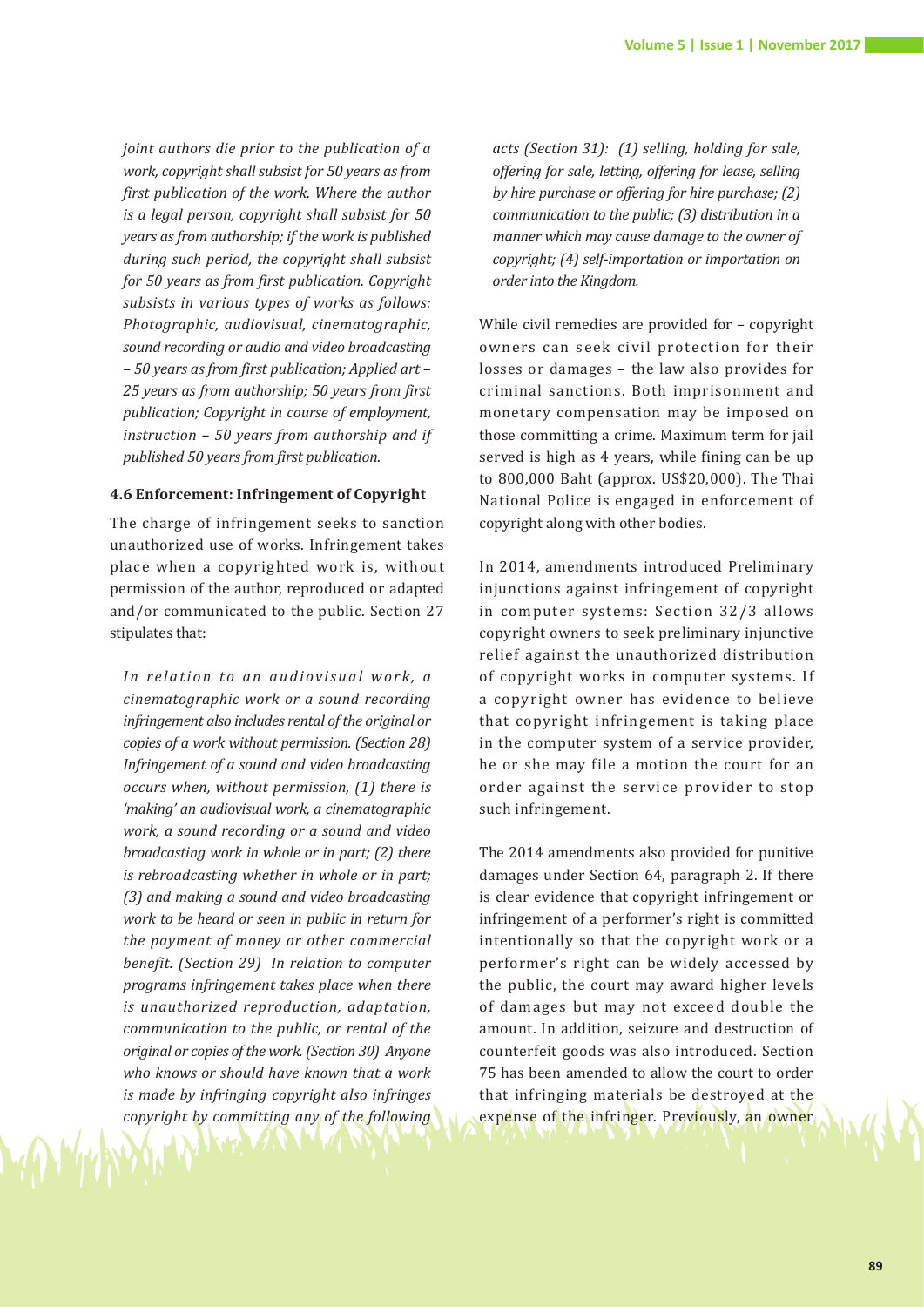of a copyright or performer's right had to take possession of infringing materials. Unauthorized recording of movies in cinemas, even for personal use, was explicitly prohibited under Section 28/1. Violators of this provision may be subject to the penalties listed in Section 69/1, which include imprisonment for six months to four years, or a fine ranging from 100,000 to 800,000 Baht (US\$3,000 to US\$24,000), or both.

# **5. ISSUES OF CONCERN FOR PROTECTING THE PUBLIC INTEREST IN THAILAND**

As noted above a balanced copyright system seeks to incentivize creativity while at the same time preserving the public domain that is vital for creative expression and advancement of culture. Article 27 of the Universal Declaration of Human Rights stipulates that while "Everyone has the right to the protection of the moral and material interests resulting from any scientific, literary or artistic production of which he is the author", everyone also "has the right freely to participate in the cultural life of the community, to enjoy the arts and to share in scientific advancement and its benefits".

Changes in Thai copyright law over the past 20 years have sought to bring the Copyright Act in line with international agreements, to which Thailand is a party, including the TRIPS Agreement of the WTO (1994) and the "Internet treaties" of WIPO – the WIPO Copyright Treaty and the WIPO Performances and Phonograms Treaty (1996) which addressed concerns of right holders in the Internet age.

In relation to Thailand specifically issues that may affect the balance and the public interest may need to be monitored. These are: (1) lack of clarity on how to avail of flexibilities under international instruments, (2) the excessive use of criminal enforcement in infringement cases, (3) the need for collective management societies, (4) technological protection measures and (5) uncertainty over orphan works.

Until 19

# **5.1 Lack of Clarity on the Fair Use/Dealing Provisions**

There is lack of clarity in relation to flexibilities allowed in enacting exceptions and limitations. Court decisions in Thailand have in the past left this aspect unclear. The doctrine of fair use (US) or fair dealing (UK) is a critical component of a balanced copyright system. It allows for the protections – especially economic rights – afforded to creators to be balanced by limitations of those rights in certain instances to serve the public interest.

In enacting exceptions and limitations, Article 13 of TRIPs, following Article 9(2) of Berne provides that, (1) "Members shall confine limitations or exceptions to exclusive rights to certain special cases", (2) "which do not conflict with a normal exploitation of the work" and (3) "do not unreasonably prejudice the legitimate interests of the right holder." This 3-step test has been extended into the digital environment via the Article 10 of the WIPO Copyright Treaty and the WIPO Producers and Phonograms Treaty.

Similarly, Thailand's copyright has taken advantage of this provision and provides that the charge of infringement does not arise in relation to acts listed Section 32:

- (1) Research or study of the work which is not for profit, For educational purposes, Section 34 elaborates further, stating that librarians shall not be deemed to infringe copyright "provided that "the purpose" of reproduction of a copyrighted work by them "is not for profit". In this case they can make a reproduction for use in their library, and make a "reasonable" reproduction" in part of a work for another person for the benefit of research or study."
- (2) Use for personal benefit or for the benefit of the user and his family members or close relatives;
- (3) Comment, criticism or introduction of the work with an acknowledgment of the ownership of copyright in such work;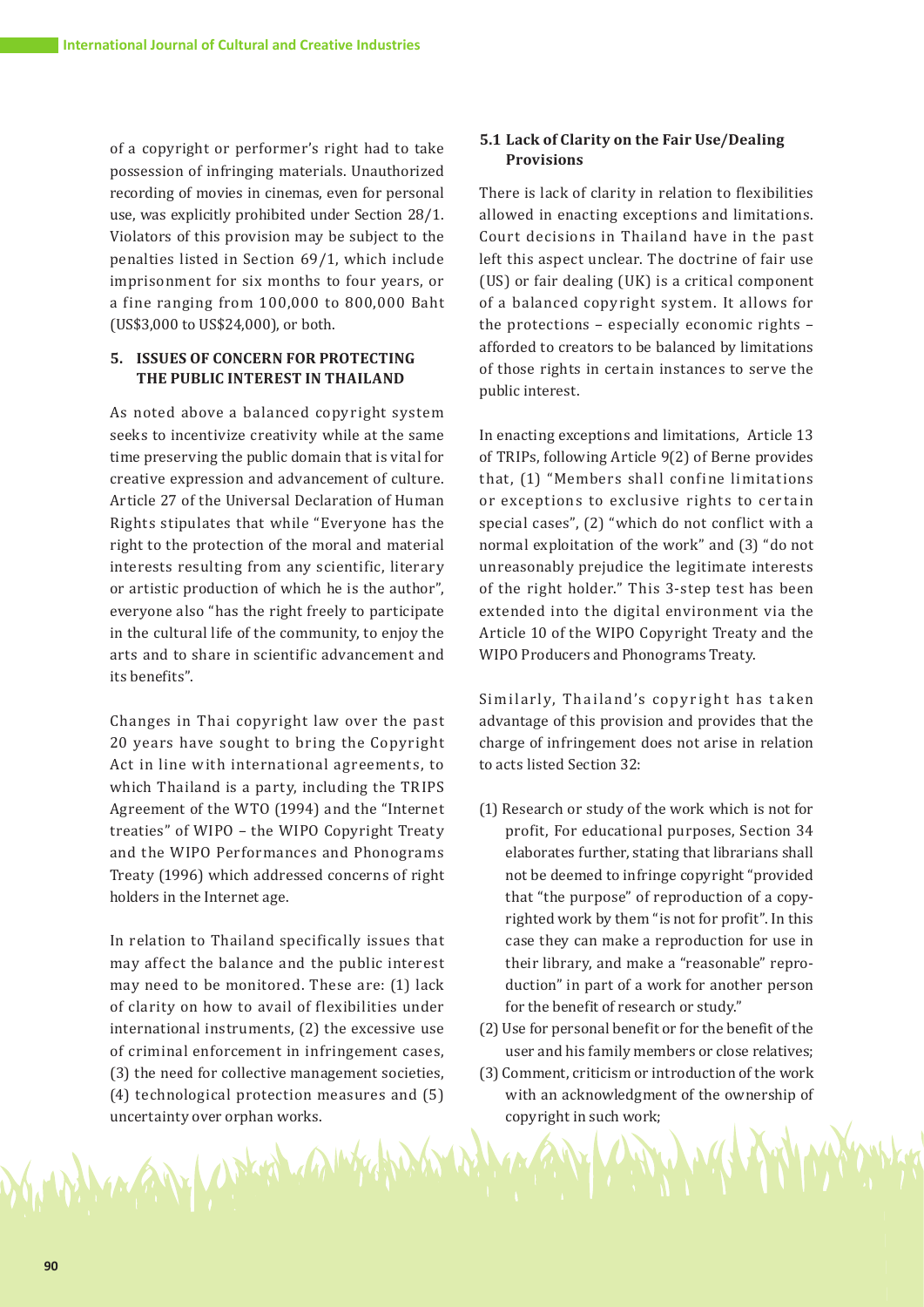- (4) Reporting of news through mass media with an acknowledgment of the ownership of copyright in such work;
- (5) Reproduction, adaptation, exhibition or display for the benefit of judicial proceedings or administrative proceedings by authorized officials or for reporting the result of such proceedings;
- (6) Reproduction, adaptation, exhibition or display by a teacher for the benefit of his teaching provided that the act is not for profit;
- (7) Reproduction, adaptation in part of a work or abridgment or making a summary by a teacher or an educational institution so as to distribute or sell to students in a class or in an educational institution provided that the act is not for profit; and
- (8) Use of the work as part of questions and answers in an examination. Furthermore, Section 33 states adds, fairness dictates that there must be a "reasonable" citation, quotation, copy, emulation or reference in part with an acknowledgement of the ownership of copyright to avoid the charge of infringement.

In the case of computer programs, Section 35 stipulates that infringement will not have taken place if the purpose of the following acts is "not for profit" in relation to the acts under Section 32 and in addition: use of the computer program as part of questions and answers in an examination; adapting the computer program as necessary for use; making copies of the computer program so as to keep them for reference or research in the public interest. A temporary reproduction exception was introduced in 2014. Under Section 32/2, reproduction of copyright works in a computer system, which is necessary for the system to operate normally (as computers make temporary copies of data in the memory), does not amount to copyright infringement.

The 2014 amendments also introduced an exception for disabled persons and a firstsale doctrine exception. Under Section 32 (9), reproduction or adaptation of copyright works for the benefit of disabled persons is not considered copyright infringement, provided it is for nonprofit purposes.

A form of the first-sale doctrine is found in Section 32/1, which states that lawful distribution of an original copyright work or its copies by a person who has lawfully obtained the ownership of such work or copies is exempt from copyright infringement.

A problem that persists, however, at the international level and domestic level in Thailand is the lack of clarity of the fair use doctrine. There is no substantive guidance at both levels on which exceptions may qualify to meet the conditions set out in the 3-step test. This may result in a chilling effect when it comes to devising new exceptions corresponding to their individual socio-economic, cultural, and technological levels of development.

Whereas Thai Courts may provide such guidance, it has been noted that they have yet to do so. Such guidance would provide clarity in infringement proceedings. Noppanun Supasiripongchai has argued that in interpreting the decisions of the Thai IP Court in relation to Article 32: "Importantly, it is still unclear whether or not the two conditions in section 32 paragraph 1 can be applied as a general exception like fair use. …[The] exception in the Thai copyright law is still limited to certain special cases (Supasiripongchai, 2014).

At issue is whether or not two conditions in section 32 paragraph 1 should be applied as a general exception and, if they can be applied as a general exception, whether they will satisfy the requirement of "certain special cases". Supasiripongchai argues that "the current legal approach to the copyright exceptions in Thailand is unlikely to pass the second and third criteria of the three-step test." Allowing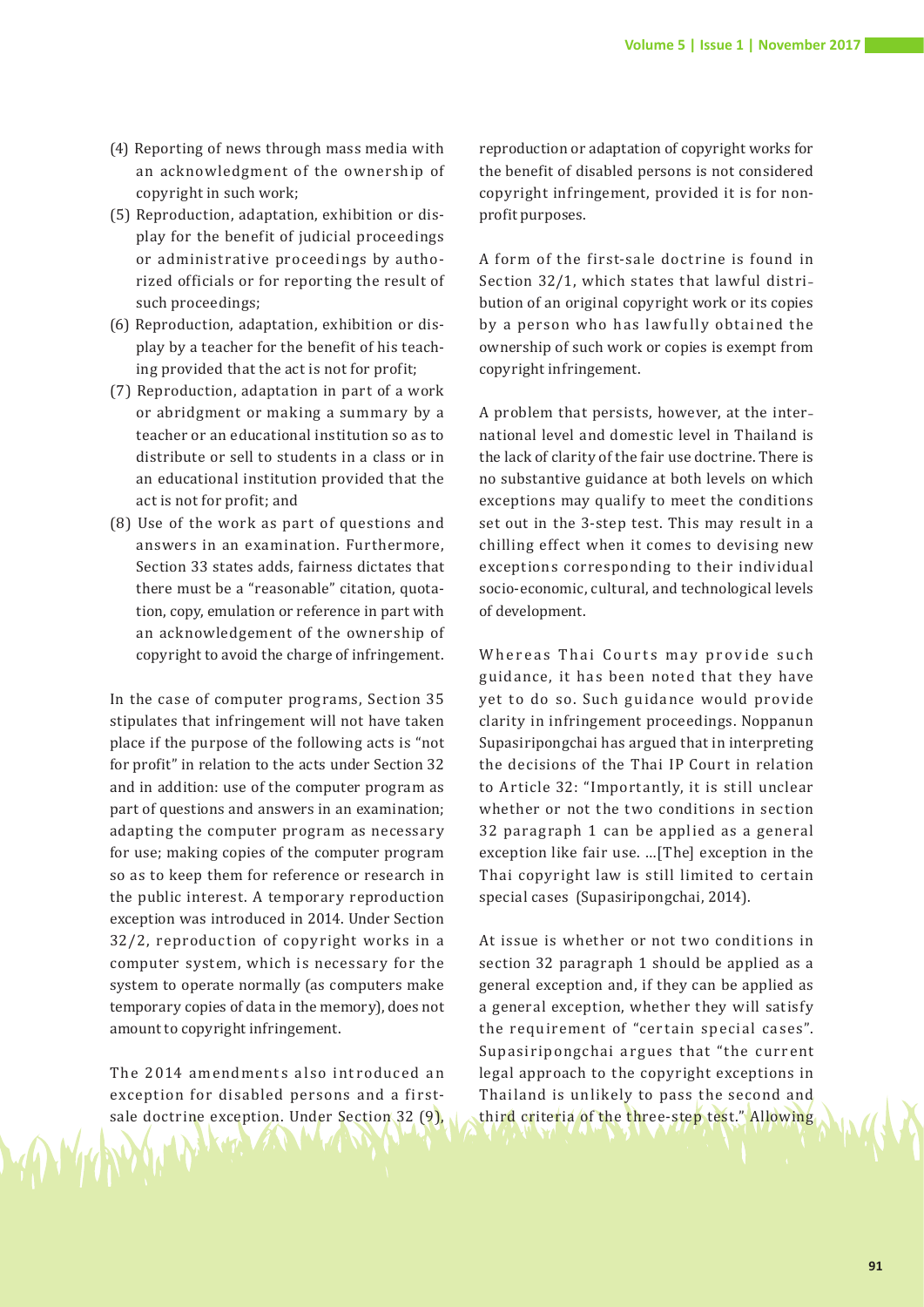for wholesale reproduction of books, for example, is questionable. Supasiripongchai has noted that in the case of Thailand it was clear that the exception allowed the photocopying or reproduction of entire books and multiple reproductions without any payment of equitable remuneration to the copyright owners (Supasiripongchai, 2014).

Nevertheless, commentators have argued for an equitable approach to interpreting the 3-step test and one that aims at "substantive equality" requires that "interpretation of these norms should be generously construed in favor of development," which is consistent with the drafting history of the Berne Convention (Chon, 2011). Such an interpretation might hold that the operation of the educational exception provisions within their specific sphere was unaffected by the more general provision in Article 9(2) and that the uses allowed under them are therefore excluded from its scope (WIPO, 2003). The Munich Declaration on the 3-step test, adopted in 2008 by advocates of the copyright system, provided in Article 6 that the test should be interpreted in a manner that respects the legitimate interests of third parties, including interests derived from human rights and fundamental freedoms, interests in competition and other public policy interests, notably in scientific progress and cultural, social or economic development (Munich Declaration, 2008).

# **5.2 Prevalence of Criminal Enforcement Procedures**

It has been noted that criminal proceedings are used mainly in enforcing copyright, as well as trademark infringement. Julia Sorg has noted that the criminal route is attractive to right holders because they can initiate criminal proceedings by bringing a private claim even if the Public Prosecution department does not initiate a public criminal action, the criminal track procures a quicker resolution than civil proceedings, and the court can order the infringer to pay the right holder a fine. Moreover the claimant can request additional damages at the same court if the amount of the fine was not sufficient to compensate him (Sorg, 2009).

The aggressive use of criminal enforcement does not necessarily enhance respect for IP, given increasing numbers of criminal cases and given a general cultural context in which law has been seen as a punitive institution rather than a protective one. In addition, Supasiripongchai, has noted the decline in creativity due to "overdeterrence" and fears of involvement in the criminal system (Supasiripongchai, 2014).

A necessary complement to criminal enforcement is the creation of collective management societies  $(CMS)^4$  for different types of works. While CMS exist for the music sector, there are few or none for literary works. Supasiripongchai has noted that such rights management organizations that act on behalf of right holders – licensing and collecting royalties – could provide a better avenue for the protection of right holders while not negatively impacting on small businesses (Supasiripongchai, 2011).

#### **5.3 Technological Protection Measures (TPMs)**

TPM provisions seek to protect authors from illegal circumvention of technological measures that protect their works. Amendments in 2015 provide that circumvention of TPMs is punishable by either a fine of up to 100,000 baht or, if undertaken for commercial purposes, of imprisonment up to 4 years and/or a fine of up to 400,000 Baht (US\$12,500) (Tunsarawuth, 2015).

From the perspective of access to knowledge (or A2K), especially for development and the transfer of technology and know-how, TPMs have raised concerns. They have been used to restrict access to copyright protected works. WIPO Copyright Treaty Article 11 stipulated that Members "shall provide adequate legal



<sup>4</sup> Collective management societies (CMS) are organizations that act in the interest of copyright owners. They ensure that owners' rights are respected and that they receive payment for use of their work.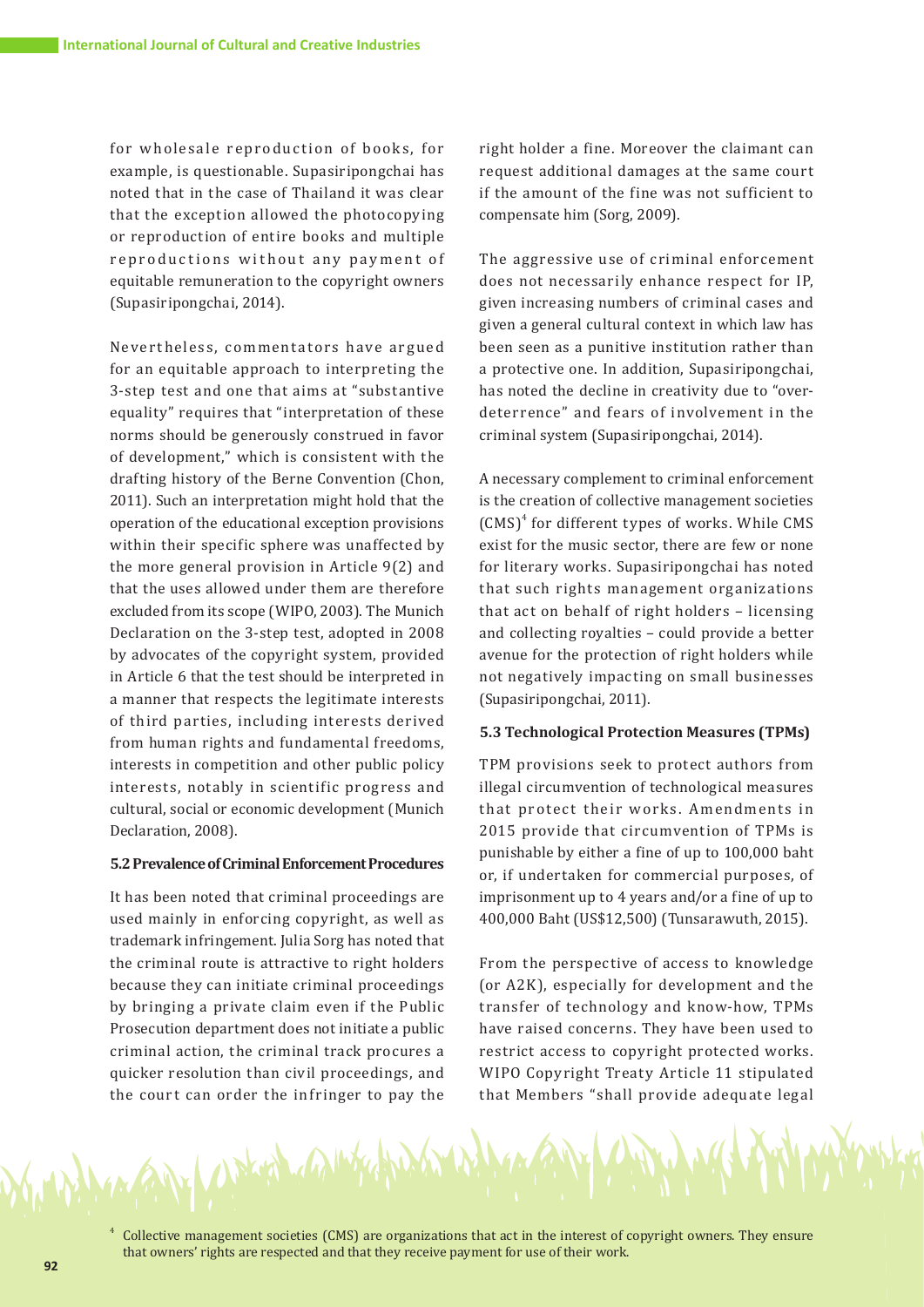protection and effective legal remedies against the circumvention of effective technological measures that are used by authors in connection with the exercise of their rights under this Treaty or the Berne Convention and that restrict acts, in respect of their works, which are not authorized by the authors concerned or permitted by law."

Anti-circumvention provisions based on those in American copyright law have been included in the IP chapters of the bilateral free trade agreements (FTAs) that the U.S. has concluded with various countries around the world. The Trans Pacific Partnership, if it is revived after the current American administration abandoned the hard-won treaty, may require signatories to provide legal sanctions for circumventing technological measures added to protect copyrighted works.

The concern, expressed by copyright experts, is that TPMs may override fair use applications and create serious barriers to accessing information and the promotion of research and innovation. Barbara Stratton, Advisory Board Member, of the International Federation of Library Associations (IFLA), had noted at the time of the adoption of the A2K Treaty, that "The chasm between the digitally advanced and the digitally deprived is widening. Current copyright rules foster the dependence of developing countries on developed countries" (IFLA, 2005). The IFLA argued for "the promotion of pro-development norm setting including the recognition of different countries' levels of technological, economic and social development and also the recognition of the rights of different stakeholder groups and the citizen as users of IP, and the development of supportive IP and trade policies by industrialized countries".

The Lyon Declaration on Access to Information of August 2014, adopted by 597 libraries and

Whitplink and

related associations, called upon all member States of the UN, as they engaged in drafting the Sustainable Development Goals for 2016-2030, to "ensure that everyone has access to, and is able to understand, use and share the information that is necessary to promote sustainable development and democratic societies." A right to information would be "transformational" and supports development by empowering people, *inter alia*, to " be economically active, productive and innovative" (Lyon Declaration, 2014).

Provisions in Thai copyright law on TPMs must ensure that they do not create obstacles to accessing information. As a developing country, Thailand can avail itself and make effective use of flexibilities under international copyright instruments, which serve to protect right owners but also to preserve the right of everyone to access and share information necessary for sustainable development.

# **5.4 ISP Providers**

ISP providers face secondary liability for infringements of copyright law and are subject to take-down duty after notice. Some Thai scholars have argued for the tightening of rules related to ISPs because of, *inter alia*, increased illegal file sharing of copyrighted content (Korrasut, 2011). Amendments in 2015 stipulate that the onus is on copyright owners to file requests before the court to order a service provider to stop any violation of his or her copyrighted work.

It is to be noted that the meaning of the term "service provider" is borrowed from the Computer Crime Act of 2007, which covers providers for technical access to the Internet, providers of platforms for communication bet ween or among people and providers of computer data storing. However, in court cases prosecuted under the Computer Crime Act, the following are also regarded as service providers: people who are webmasters, website owners, or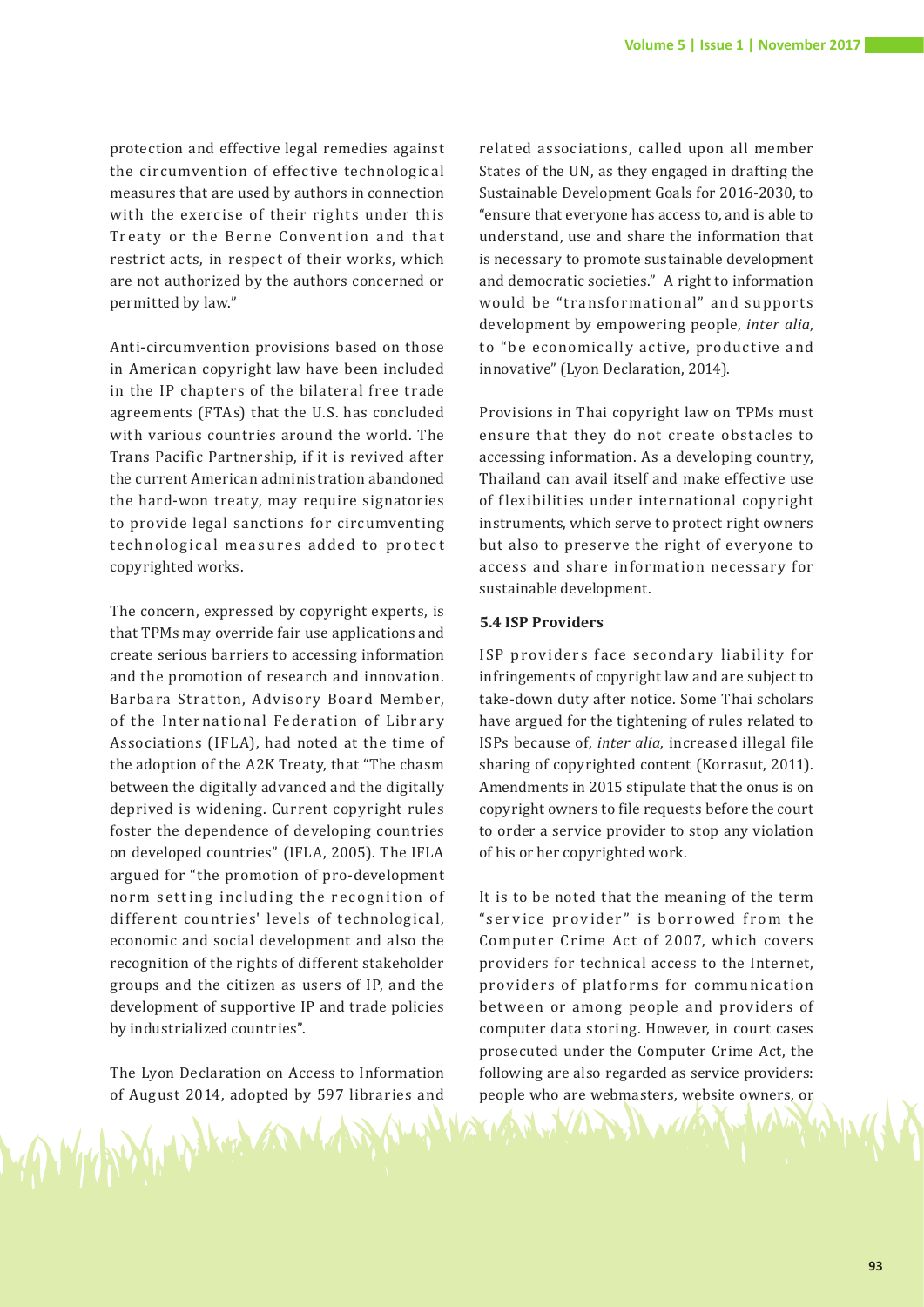people who provide content on the Internet and allow readers or users to comment or post on their web pages (Tunsarawuth, 2015).

The challenges to ISP providers are captured in a proposed A2K treaty, adopted in May 2005 by A2K advocates (A2K Treaty, 2005). Provisions related to ISPs in Articles 3-5 on ISPs stipulated that members agreed that the exclusive economic rights of copyright owners including but not limited to reproduction, distribution, display, performance, adaption and communication to the public shall not apply to:

- (1) An ISP transmitting routing or providing connections for material through a system or network controlled or operated by or for the service provider, or by reason of the intermediate and transient storage of that material in the course of such transmitting, routing or providing connections
- (2) An ISP's intermediate and temporary storage of material for the purposes of caching material, as long as they do not modify the material or provide it in a manner inconsistent with access conditions set by the copyright holder,
- (3) An ISP's storage at the direction of a user of material that resides on a system or network controlled or operated by or for the service provider.
- (4) The referring or linking to an online location containing infringing material or infringing activity in cases in which the service provide has the right and ability to conduct such activity, this exemption applies only if the ISP does not receive a financial benefit directly attributable to the infringing activity,
- (5) The caching of electronic documents for the purposes of enhancing functionality of internet search engines, as long as the original webpage address is clearly indicated on the cached page, and it is clear that the cached page may not be the most up-to-date version
- (6) The transmitting of a universal resource

A POLY A DECALL A INTERNATIONAL

locator or other electronic points that has the effect of instructing a user's browser to load electronic documents from a third-party server.

Thailand's copyright experts and policy makers can draw on the concerns that arose in an American case, *Lens v. Universal Music Corporation* which came before the US. 9<sup>th</sup> Circuit, in September 2015. In this case fair use provisions came under fire after copyright holders of a song, used in a home video uploaded on YouTube featuring a child dancing to a popular tune (that was very faintly heard in the background), sought to have the clip taken down. While their motion was defeated, the chilling effect of such an action was clear (Suebsiri & Chidapa, 2015). In considering an appropriate system for regulating ISPs in Thailand Korrasut recalled that this notice and takedown system could have a chilling effect on freedom of expression. He argued that ISPs should not bear the burden of acting on behalf of the entertainment industry or other right holders as they are not the direct infringer in the context of file sharing for example. He argued for a balance between ISPs' duties and stakeholders' rights (Korrasut, 2016).

## **5.5 Orphan Works**

Works that are protected by copyright but whose authors or right-holders are not known or cannot be located or contacted to obtain permission, fall in the category of orphan works. This situation is inclusive of the following circumstances: the publishing of a work by an unknown author, there are no heirs, the publishers are bankrupt, and authors are not interested in copyright protection because he or she has no intention of commercializing.

Under Thai law, orphan works are addressed, somewhat, in Sections 20 and 62 of the Thai Copyright Act. Section 20 states that works created by a pseudonymous or anonymous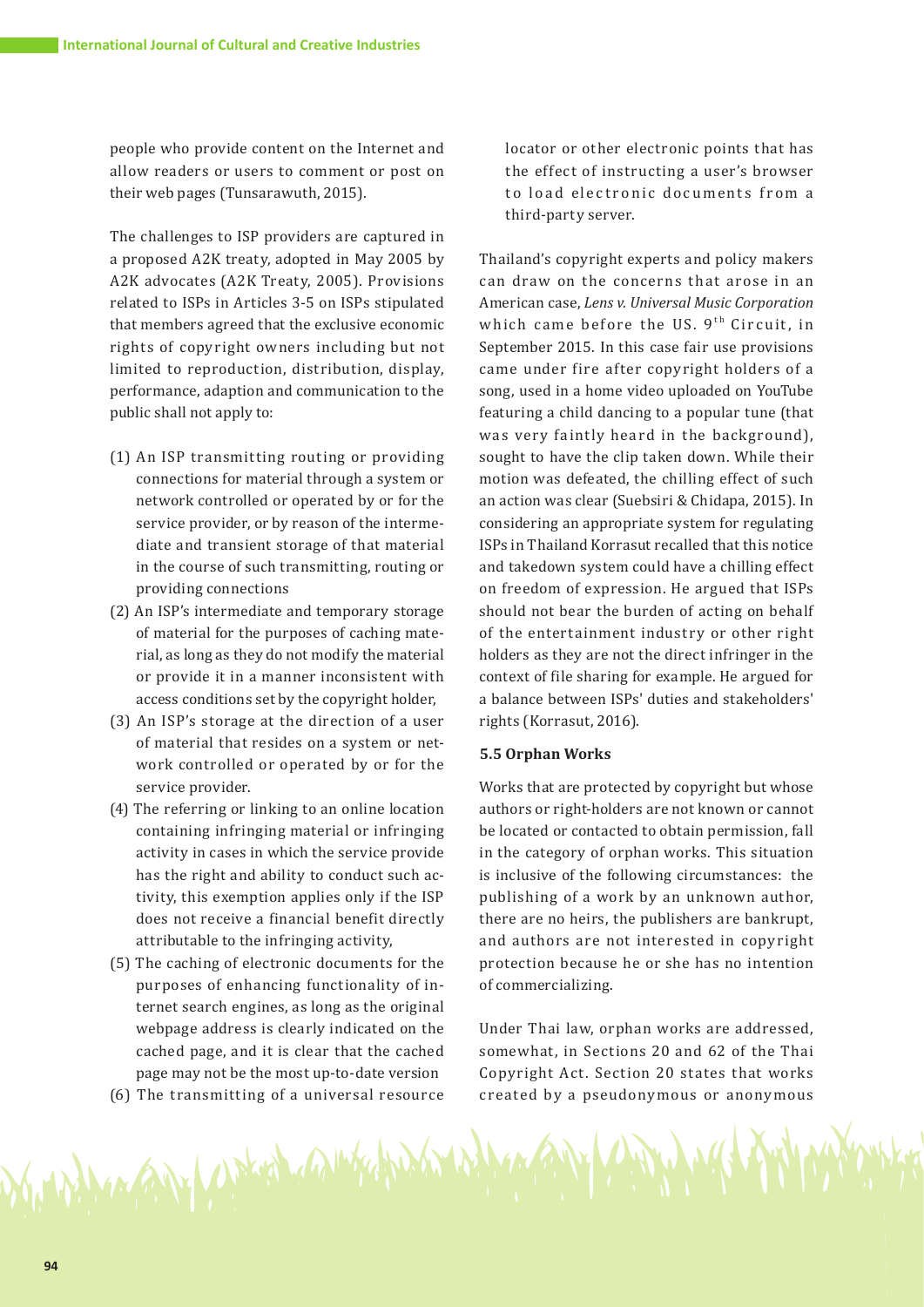author will be protected for 50 years from the date of authorship. If the work is published during this period, the protection will last for 50 years from the date of first publication. Copyright subsists even if the author is unknown. Section 62 describes the presumptions of copyright ownership that apply in litigation. It sets out the presumption that ownership of a copyright work that bears no name or claim of ownership will vest in the printer or publisher of the work. There is lack of clarity in cases where an enterprise goes out of business. The intellectual property office provides a service for the search of right-owners.

These provisions in Thai copyright law are important in light of the global access to works enabled by the Internet. Google Books, for example, has sought since 2005 to make available such works through digitization, raising concerns over copyrighted materials and the potential usurpation of the rights of copyright-holders (Hutchens, 2011). Uncertainty surrounding the use of orphan works, and potential charges of infringement, have led the US Copyright Office to study the matter in a report to the US Congress, "Orphan Works and Mass Digitization". The report noted that "For good faith users, orphan works are a frustration, a liability risk, and a major cause of gridlock in the digital marketplace" (US Copyright Office, 2015, p. 35). It continued:

*By electing to use a work without permission, users run the risk of an infringement suit resulting in litigation costs and possible damages. By foregoing use a significant part of the world's cultural heritage embodied in copyright-protected works may not be exploited and may therefore fall into a so-called "20th-Century digital black hole" (US Copyright Office, 2015, p. 35).*

This would unduly restrict access to millions of works that might otherwise be available to<br>
and the contract of the contract of the contract of the contract of the contract of the contract of the contract of the contract of the contract of the contract of the contrac

the public, an outcome that would be difficult to reconcile with the objectives of the copyright system. There appears to be a significant orphan works issue across the European Union and North America.

Solutions may include legislative provisions related to fair use of orphan works, exceptions to exclusive rights for the use of orphan works so that use of on orphan work would not be considered copyright infringement, a government license model for orphan works in which putative users of an orphan work submits evidence of failed diligent search for the owner to a government agency, extended collective licensing where a fee is paid to a collective management organization that then distributes the proceeds to those owners, and a limitation on liability model in which good faith users provide notice of use allowing owners to connect with the users.

# **6. CONCLUSIONS**

This paper has noted the importance of a balanced copyright law in fostering creativity. An effective copyright system is one that protects both authors' rights and the public interest. Thailand's system has been upgraded and seems to be in line with international standards and with contemporary realities of the digital era. At the same time, Thailand must ensure that its copyright system takes full advantage of the flexibilities that are available in international copyright standards so that it does not hinder the progression of its creative industries. There are some legal issues that need fine tuning, in particular the 3-step test. Further research is necessary in a few areas: (1) to measure precisely the impact of tightened copyright rules on local creativity and the creative sector and (2) to analyze the impact of lack of clarity in relation to the 3-step test in Thailand. At this point, we have merely sought to identify the general contours for such analyses.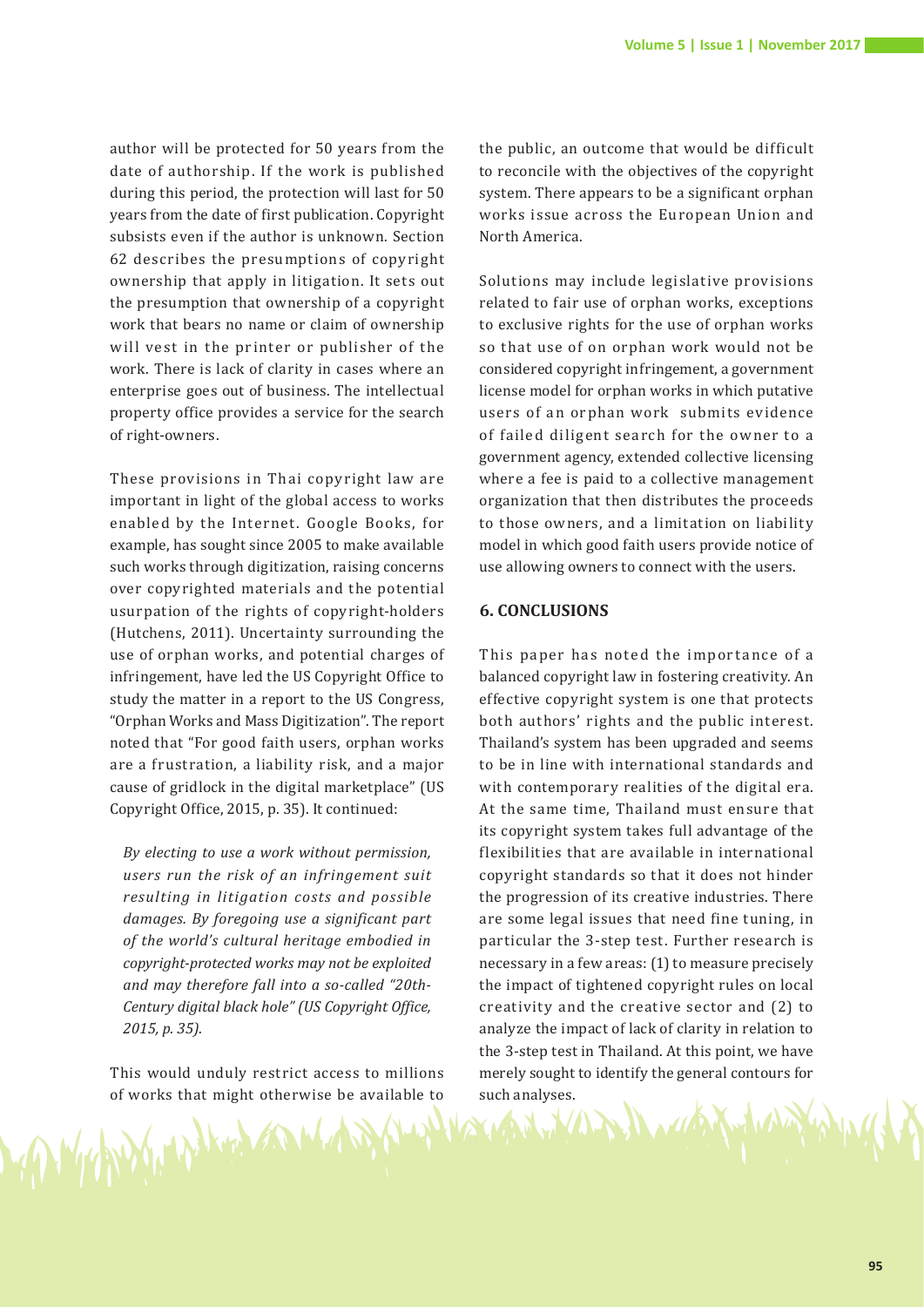#### **REFERENCES**

- Antons, M. (2017). *Intellectual property in Asia: ASEAN, East Asia, and India*. Oxford: The Oxford Handbook of Intellectual Property Law
- Chon, M. (2011). Copyright and capability for education: An approach 'from below'. In *Intellectual Property and human development: Current trends and future scenarios*. Cambridge, UK: Cambridge University Press. Available at http://www.piipa. org/images/IP\_Book/Chapter\_7\_-\_IP\_and\_Human\_ Development.pdf

Copyright Act B.E. 2537, Thailand (1994) (1995).

- Copyright Act (No. 2) B.E. 2558, Thailand (2015) (2015).
- Copyright Act (No. 3) B.E. 2558, Thailand (2015) (2015).
- Crews, K. (2017). Study on copyright limitations and exceptions for libraries and archives: Updated and revised. In *World Intellectual Property Organization, Standing Committee on Copyright and Related Rights, SCCR/35/6*. Available at http://www.wipo. int/meetings/en/doc\_details.jsp
- Goldstein, P. & Straus, J. (2009). *Intellectual property in Asia. Law, economics, history and politics*. Springer.
- Heath, C. (Ed.) (2002). *Intellectual property law in Asia*. Springer
- Hutchens, B. (2011, May 1). The Google book settlement and orphan works. *IP Watchdog*. Available at http:// www.ipwatchdog.com/2011/05/01/the-googlebook-settlement-and-orphan-works/id=16733/.
- International Federation of Library Associations (2005). IFLA and the access to knowledge (A2K) treaty: Statement by IFLA (2005). Inter-sessional Intergovernmental Meeting on a Development Agenda for WIPO 1<sup>st</sup> Session, Geneva, April 11-13. Available at https://www.ifla.org/node/7370.
- Kenan Institute Asia and Fiscal Policy Institute (2009, December). *Economic contributions of Thailand's creative industries: Final report.*
- Korrasut, K. (2011). Should ISPs in Thailand act at the behest of the entertainment industry to control P2P file sharing? *European Intellectual Property Review, 33*(10), 632-639
- Lyon Declaration on Access to Information and Development, August 2014.
- Munich Declaration (2008). Munich Declaration on the 3-Step-Test. Max-Planck-Institut für Innovation und Wettbewerb. Available at http://www.ip.mpg.de/ fileadmin/ipmpg/content/forschung\_aktuell/01\_

Man Gifty Worked and the Hidden

balanced/declaration\_three\_step\_test\_final\_ english1.pdf

- Ministry of Trade and Industry of Singapore (2003). Economic contributions of Singapore's creative industries. Economic Survey of Singapore, First Quarter.
- Senftleben, M. (2007). *Copyright, limitations and the three-step test: An analysis of the three step test in international and EC copyright law*. Kluwer Law International
- Sorg, J. (2009). Thailand. In P. Goldstein, & J. Strauss (Eds.), *Intellectual Property in Asia: Law economics, history and politics* (pp. 303-309). MPI Studies on Intellectual Property, Competition and Tax law, 9.
- Supasiripongchai, N. (2011). The enforcement of the copyright law in Thailand: What could be the answer to massive copyright violations in Thailand. *European Intellectual Property Review, 33*(12), 795-805.
- Supasiripongchai, N. (2014). Copyright exceptions for research, study and libraries in Thailand: What should be developed and reformed in order to improve the copyright protection regime? *Thailand Law Journal, 17*(1), 765-789. Available at http:// www.thailawforum.com/articles/thai-copyrightexceptions.html.
- Suebsiri, T. & Chidapa, K. (2015, December 25). Using photos from the internet: Copyright ownership and 'orphan works'. *Bangkok Post*. Available at http:// www.tilleke.com/sites/default/files/2015-dec25 using-photos-from-the-internet.pdf
- Suebsiri, T. (2015, May). Ten key changes to the Copyright Act. Tilleke & Gibbins, Bangkok. Available at ManagingIP.com
- Tunsarawuth, S. (2015, April 1). Thailand toughens copyright law to deal with internet providers, unlawful movie recording in theaters. *IP Watch*.
- Treaty on access to knowledge Draft 9 May 2005 (2005). Available at http://zoo.cs.yale.edu/classes/cs457/ backup/A2K\_Treaty\_consolidatedtext\_may9.pdf
- UNESCO (2015, December). Cultural times: *The first global map of cultural and creative industries.*  UNESCO. Retrieved from http://www.unesco.org/ new/fileadmin/MULTIMEDIA/HQ/ERI/pdf/EY-Cultural-Times2015\_Low-res.pdf
- US Coypright Office (2015), Orphan works and mass digitization. Available at http://copyright.gov/ orphan/reports/orphan-works2015.pdf
- WIPO (2007, October 29-30). International conference on IP and the creative industries. Geneva. Available at http://www.wipo.int/meetings/en/2007/ip\_ind\_ge/